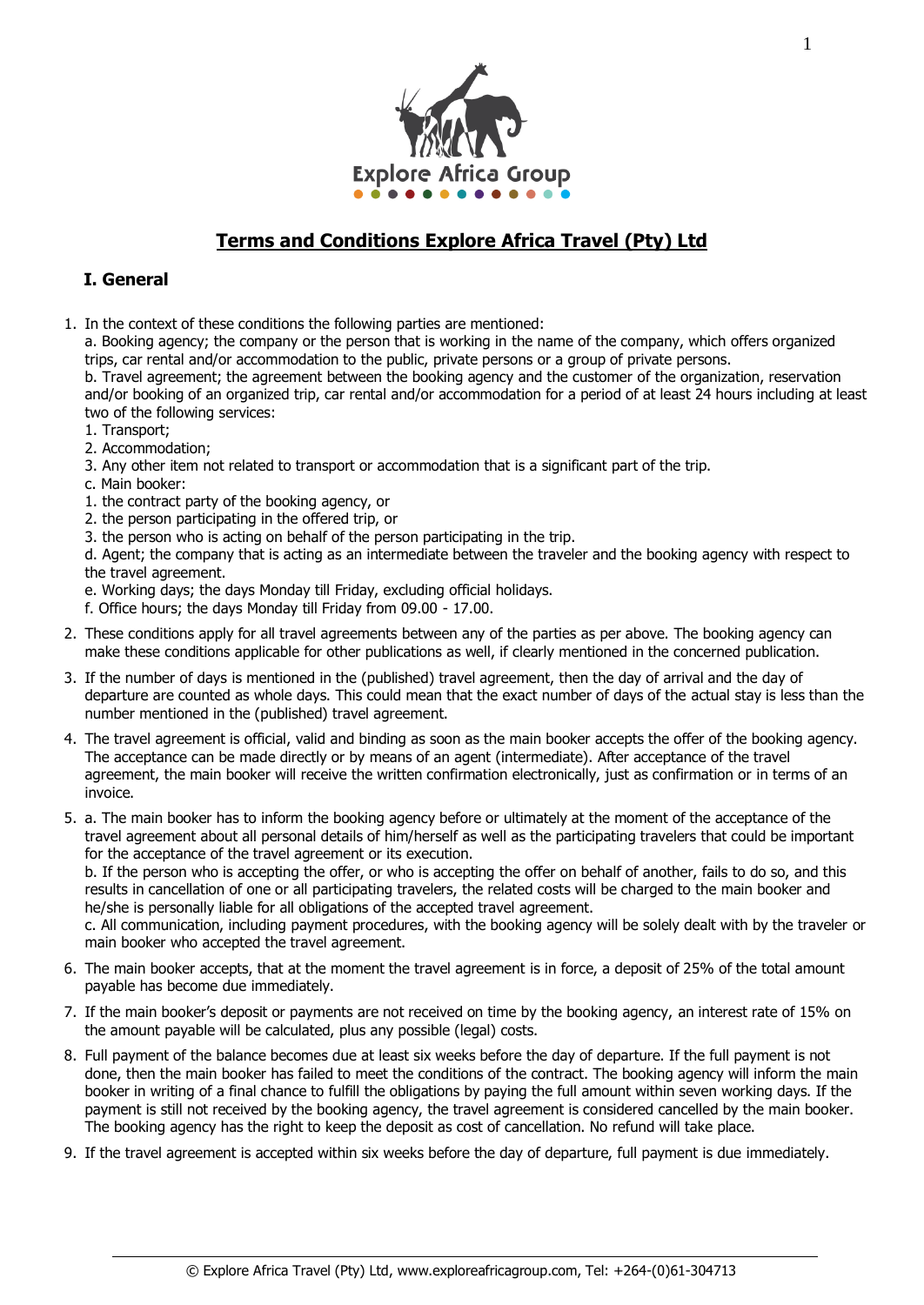

- 10. All rates include VAT, local taxes, car rental including maintenance, unlimited mileage, airport transfers (limited to Windhoek), standard car insurance and accommodation in chalets, hotels and lodges or on campsites as mentioned in the chosen route; unless otherwise and explicitly indicated as EXCLUDING.
- 11. The published rates are per person, unless specified otherwise. Included in these rates are all services as described in the publication.
- 12. The published rates are based on price levels, exchange rates, levies, taxes, etc. as known by the booking agency at the moment of publishing and are not to be published to third parties or valid for future bookings.
- 13. Until the moment the full payment is received by the booking agency, the booking agency reserves the right to increase the rates caused by changes in transport costs, taxes, levies and exchange rates. The booking agency will always strive to inform the main booker about the calculation method of the increase but is not obliged to do so.
- 14. If a travel agreement is cancelled by the main booker, additionally to any direct costs of reservation (e.g. prepayments to lodges/hotels/car hires etc.), the following cancellation fees apply:
	- a. Cancellation until the 42nd day (excluding) before the day of departure: the deposit of 25%;

b. Cancellation from the 42nd day (including) until the 28th day (excluding) before the day of departure: 35% of the full amount payable;

c. Cancellation from the 28th day (including) until the 21st day (excluding) before the day of departure: 40% of the full amount payable;

d. cancellation from the 21st day (including) until the 14th day (excluding) before the day of departure: 50% of the full amount payable;

e. cancellation from the 14th day (including) until the 7th day (excluding) before the day of departure: 75% of the full amount payable;

f. cancellation from the 7th day (including) until the day of departure: full (100%) amount payable.

15. a. Cancellation of the travel agreement by one of the participating travelers is considered a cancellation of all agreements, resulting in cancellation fees for all travelers as outlined in point 14.

b. If the other participating travelers are willing to continue with the agreement, and the reduced number of participating travelers is possible according to the travel proposal, then the travel agreements are still considered as valid. Point 15c is then applicable.

c. The travelers mentioned in point b will be liable to pay the rates as mentioned for the (reduced) number of participants.

- 16. Cancellations submitted outside official office hours are considered to be submitted on the first next working day.
- 17. The booking agency reserves the right to cancel all agreements due to significant and unforeseen circumstances without specifying any reason. The cancellation must be submitted in writing and within a reasonable term. If this should be the case, the traveler will be refunded with the amount he / she already paid to the booking agency. The travel agency will not be responsible for expenses made outside the travel agreement e.g. for flights. Cancellation policies apply.
- 18. a. If the main booker or a traveler causes any cancellation in an accommodation due to the traveler's behavior upon arrival, then all costs related to the cancellation(s) will be charged to the traveler. b. If any cancellation of an accommodation is caused by the booking agency, then all cost related to the cancellation(s) will be covered by the booking agency.
- 19. The travelers should adhere to all instructions given by the booking agency in order to have proper execution of the travel agreement. The main booker is liable for any damage resulting from not adhering to these instructions.
- 20. a. The traveler who is not adhering to the rules of the booking agency or is causing trouble of any kind, and therefore causing difficulties in the execution of the travel agreement, can be suspended from the trip, or the booking agency can decide to cancel the travel agreement completely b. All costs related to the difficulties or cancellations will be charged to the main booker.
- 21. The main booker is obliged to avoid and reduce any possible damage as much as possible.
- 22. If during a trip, any unexpected circumstances (such as car accidents, delays, etc), require changes in the planned travel schedule, then the booking agency will try to make corresponding changes in the travel plan where possible. But the booking agency is not obliged to do so, and all costs related to these changes will be charged to the main booker.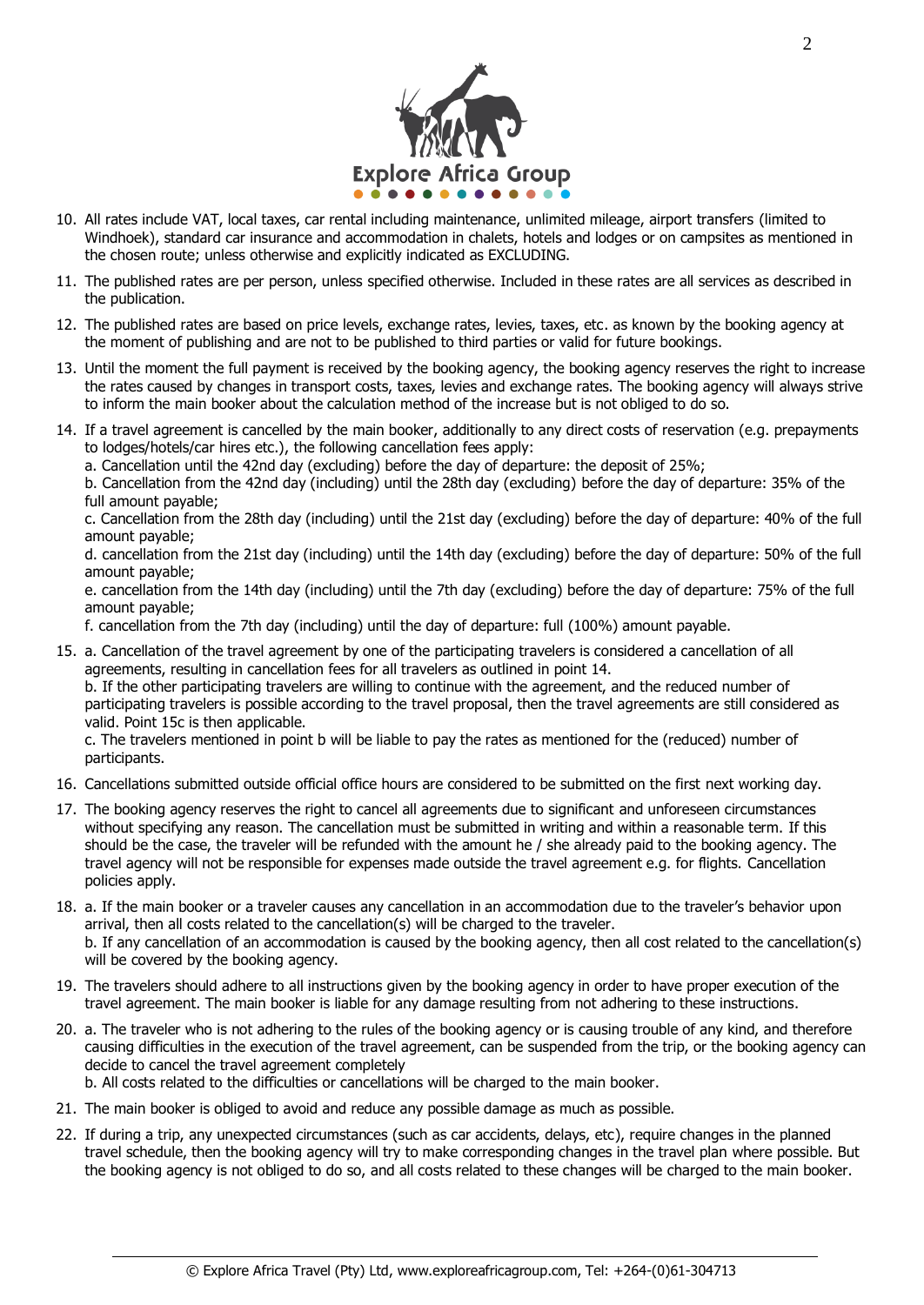

- 23. Any mistakes made, in publications, communications, price calculations or else, are not binding to the booking agency and may be corrected. The kind of mistakes referred to here – from the perspective of an average traveler – should be easily recognizable by the traveler.
- 24. a. After acceptance of the agreement, the main booker can request for an adjustment of the agreement. Until six weeks before the date of departure these changes will be incorporated as much as possible and confirmed by the booking agency in writing.

b. The booking agency can charge the main booker an admin fee plus the accommodation / camping site cancellation fee per change as cost of adjustment, when adjustments are made within 6 weeks upon arrival or upon arrival. c. Postponement of the date of departure or reducing the number of participating travelers after 6 weeks upon arrival is considered as a (partial) cancellation, as most accommodation have 6 weeks cancellation policy. Cancellation fees will apply.

- 25. Before the execution of the travel agreement, the main booker is allowed to replace a participant traveler by another person. For this, the following conditions apply:
	- a. the person replacing accepts all agreed conditions and agreements; and
	- b. the request for replacement should be submitted at least 7 working days before departure; and
	- c. the conditions of other parties involved (hotels, accommodations, etc) do not reject such a replacement;

d. The main booker, the traveler to be replaced and the traveler who is going to replace, are liable for the full payment of the (rest of) the total amount payable, including possible costs of adjustment, communication costs and other possible costs related to the replacement.

- 26. The booking agency is obliged to execute the agreement in line with the main booker's expectations, as long as these expectations are reasonable.
- 27. If the trip is not in line with the main booker's expectations upon arrival, then he/she is obliged to inform the booking agency and parties involved immediately, making it possible for the booking agency and parties involved to come up with a suitable solution. The booking agency will try to help and assist the traveler wherever they can.
- 28. The booking agency accepts no responsibility for wrong information in photos, brochures, advertisements, websites or what so ever published by third parties, nor for any products or services offered by party vendors (hotels, airlines, etc.). The booking agency will in no way be held responsible for any negligence, inconvenience, delay, loss, or injury caused by such vendors.
- 29. The traveler should be in the possession of a valid traveler's document, such as a valid passport, visa if applicable, medical passports, and a valid driver's license. If the traveler fails to do so and will therefore not be able to participate in (a part of) the trip, all costs related to this matter will be charged to the traveler.

a. Children under the age of 18 should in addition to the children's passports, carry their full birth certificates.

b. Adults travelling with children that are not their biological children are advised to provide an affidavit from the child's biological parents or legal guardians that the child is travelling with consent of the biological parents and legal guardians internationally; and have contact details of the biological parents or legal guardian of the child.

c. If a child is travelling with only one parent, the other parent (registered as a parent of the child on the birth certificate) must provide consent for the child to travel with the other parent.

d. Where applicable, provide a copy of a death certificate of the other parent registered as a parent of the child on the birth certificate.

e. Any unaccompanied minor shall produce proof of consent from one of or both his or her parents or legal guardian, as the case may be, in the form of a letter from the person who is to receive the child; containing his or her residential address and contact details where the child will be residing; a copy of the identity document or valid passport and visa or permanent residence permit of the person who is to receive the child; and the contact details of the parents or legal guardian of the child.

- 30. The main booker is fully responsible for arranging or not, a comprehensive travel (cancellation) insurance and a medical travel insurance.
- 31. a. In case any official conditions apply by law, causing a reduced liability to any service provider, then this reduced liability also applies to the booking agency.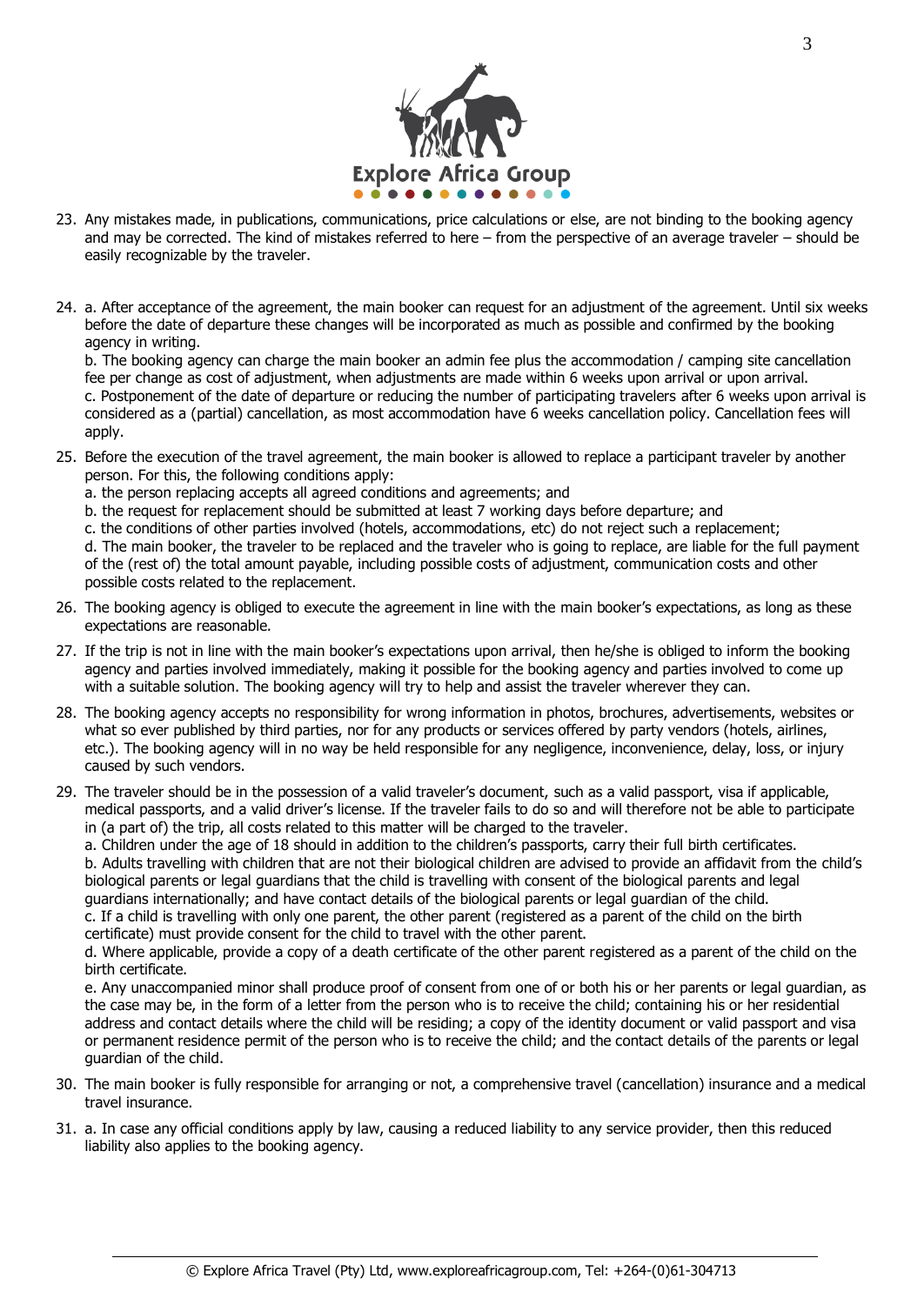

b. The booking agency is also not liable for any costs that are covered or could be covered by any insurance such as cancellation or travelers (medical) insurance.

- 32. The booking agency cannot be held liable for any (personal) damage or death of the participating travelers, nor for any other damage resulting from these tragic events.
- 33. All exemptions or exceptions in these conditions concerning the liability of the booking agency also apply for the employees, management and owners of the booking agency, unless lawfully not permitted.

### **II. Car Rental**

- 1. The main booker will enter a direct agreement with the car rental company concerning the car rental. The booking agency is no party in this and cannot be held liable for any difficulties, problems or damage what so ever.
- 2. The terms and conditions of the car rental company apply at all times for the car rental. If there are any deviations between the conditions of the booking agency and the conditions of the car rental company, then the conditions of the car rental company apply concerning the car rental specifically.
- 3. The booking agency and the car rental company reserve the right to substitute the booked vehicle with a similar one or an upgrade.
- 4. All vehicles are hired subject to a standard Rental Agreement (RA) to be signed at the office of the car rental company.
- 5. The minimum rental period is 6 days. Daily rates are calculated on a 24-hour basis from time of pick-up to time of dropoff.
- 6. Extensions of the rental period must be arranged with the booking agency no later than 2 days (48 hours) prior to the agreed date of termination. This extension cannot be guaranteed, as it depends on the availability of the vehicle.
- 7. The car insurance policy is reserved for the rental company, in which the vehicle was booked by the travel agency.
- 8. Long term and one-way rentals (e.g. pick up in Windhoek and return in Maun) are available on request
- 9. A valid and unendorsed driver's license must be produced by the main booker / driver. Valid driver's licenses are: an international driver's license, a European driver's license, any national driver's license in English. An official certified translation in English must accompany a national driver's licenses if it shoudl be in another language than English.
- 10. Minimum permitted age of the driver(s) is 25 years.
- 11. Additional permitted drivers are charged a daily fee.
- 12. No vehicle may be taken outside Namibia without prior approval and a cross-border permit.

#### **III. Accommodation**

- 1. The main booker has a direct agreement with the accommodations concerning their stay at the specific accommodation. The booking agency has no party in this and cannot be held liable for any difficulties, problems or damage what so ever.
- 2. The conditions of the accommodation apply at all times. If there are any deviations between the conditions of the booking agency and the conditions of the accommodation, then the conditions of the accommodation apply concerning stay at this accommodation.
- 3. The booking agency reserves the right to substitute the booked accommodation with a similar one.